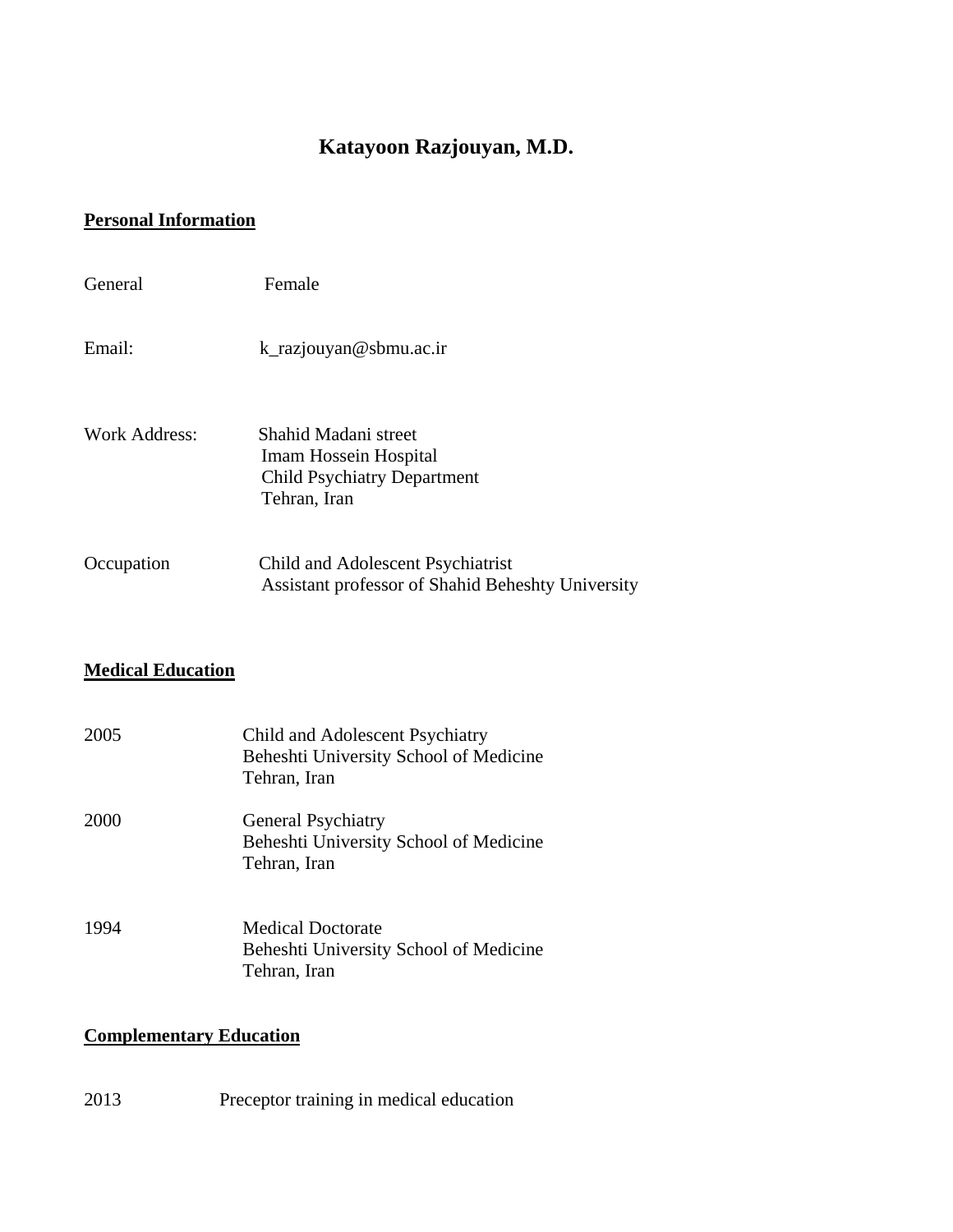|           | <b>Educational workshop</b><br>Shahid Beheshty University of Tehran                                                                                                                      |
|-----------|------------------------------------------------------------------------------------------------------------------------------------------------------------------------------------------|
| 2013      | 5th Annual Meeting of the Child and Adolescent Psychiatry Association<br>Child and Adolescent Psychiatry Association<br>Tabriz, Azarbayejan                                              |
| 2012      | 4th Annual Meeting of the Child and Adolescent Psychiatry Association<br>Child and Adolescent Psychiatry Association<br>Tehran, Iran                                                     |
| 2010      | 3th Annual Meeting of the Child and Adolescent Psychiatry Association<br>Child and Adolescent Psychiatry Association<br>Tehran, Iran                                                     |
| 2009      | Internal assessment based on basic standards of general medical courses<br>Secretariat of General Medical Council Education<br>Ministry of Health<br>Tehran, Iran                        |
| 2009      | 9 <sup>th</sup> Annual Meeting of the Iranian Psychiatric Association<br>Iranian Psychiatric Association<br>Tehran, Iran                                                                 |
| 2009      | Innovation in providing training and community medicine training in medical<br>Schools of Iran<br>Secretariat of General Medical Council Education<br>Ministry of Health<br>Tehran, Iran |
| 2008      | Assessmant program<br>Secretariat of General Medical Council Education<br>Ministry of Health<br>Tehran, Iran                                                                             |
| 2007-2008 | Assessment and Treatment of Asperger Disorder<br>Scholarship period<br>Centre for Addiction and Mental Health<br>Toronto, Canada                                                         |
| 2007-2008 | General Assessment of Child and Adolescent Mental Disorders<br>Scholarship period<br>Centre for Addiction and Mental Health<br>Toronto, Canada                                           |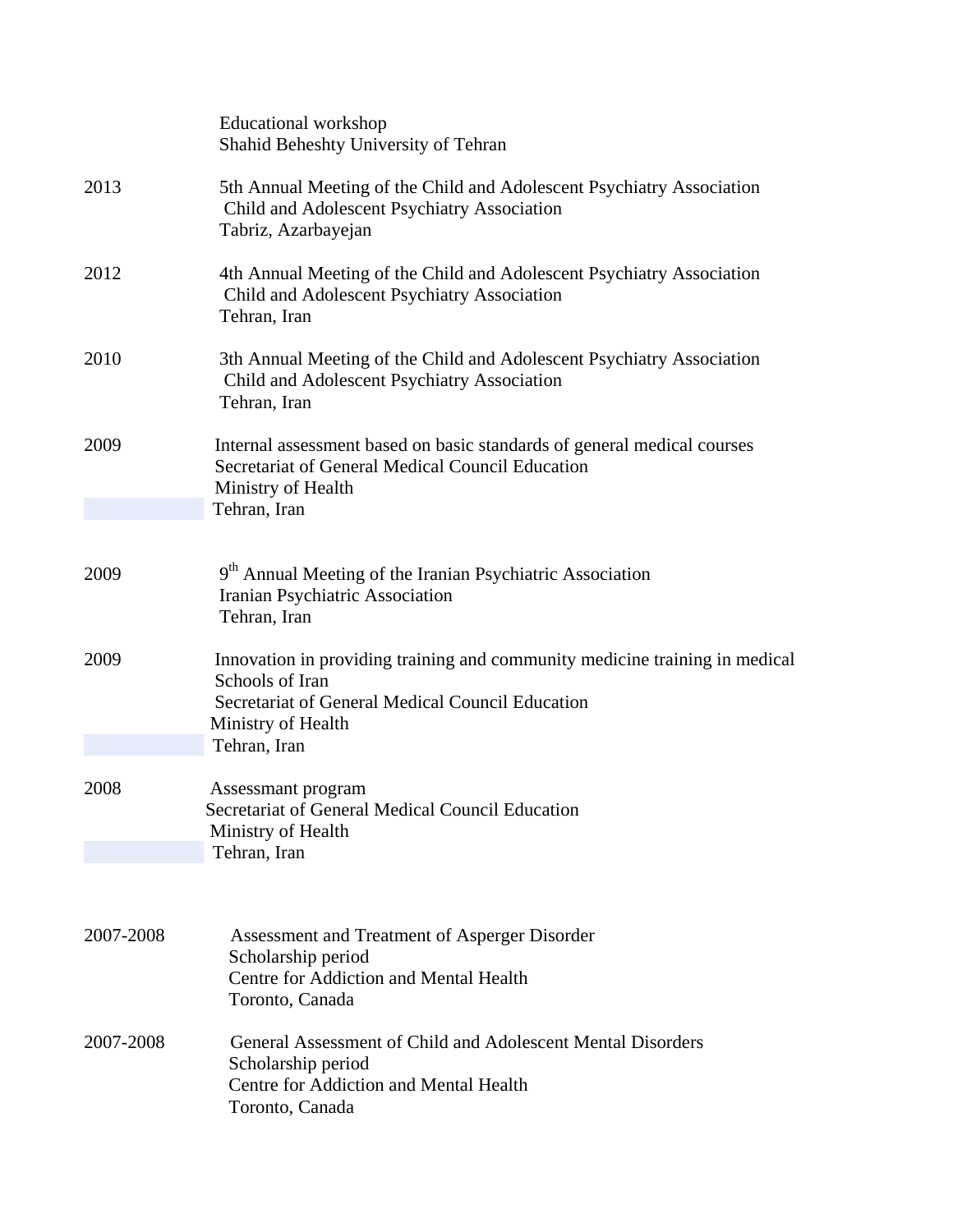| 2006 | Methodology of OSCE exam<br><b>Educational Workshop</b><br>Beheshti University<br>Tehran, Iran                                                                                                     |
|------|----------------------------------------------------------------------------------------------------------------------------------------------------------------------------------------------------|
| 2006 | Planning a Therapeutic Algorithm in Psychiatry<br><b>Educational Workshop</b><br>Dept. of Mental Health<br>Ministry of Health and Medical Education<br>Tehran, Iran                                |
| 2005 | Triple P and its levels<br><b>Educational Workshop</b><br>Dept. of Mental Health<br>Ministry of Health and Medical Education<br>Tehran, Iran                                                       |
| 2005 | Trauma counseling for single mothers<br>Performed by UNICEF<br>Dept. of Mental Health<br>Ministry of Health and Medical Education<br>Tehran, Iran                                                  |
| 2004 | Advanced trauma counseling<br>Dept. of Mental Health<br>Ministry of Health and Medical Education<br>Tehran, Iran                                                                                   |
| 2004 | Life Skills at schools<br><b>Educational</b> course<br>Performed by Dept. of Child and Adolescent Psychiatry/<br>Javid elementary school<br>Beheshti University School of Medicine<br>Tehran, Iran |
| 2004 | <b>Smoking Cessation</b><br><b>Educational Workshop</b><br>Mazandaran University School of Medicine<br>Mazandaran, Iran                                                                            |
| 2004 | <b>Effective Communications</b><br><b>Educational Workshop</b><br>Performed by Dept. of Child and Adolescent Psychiatry<br>Imam Hossein Hospital<br>Beheshti University School of Medicine         |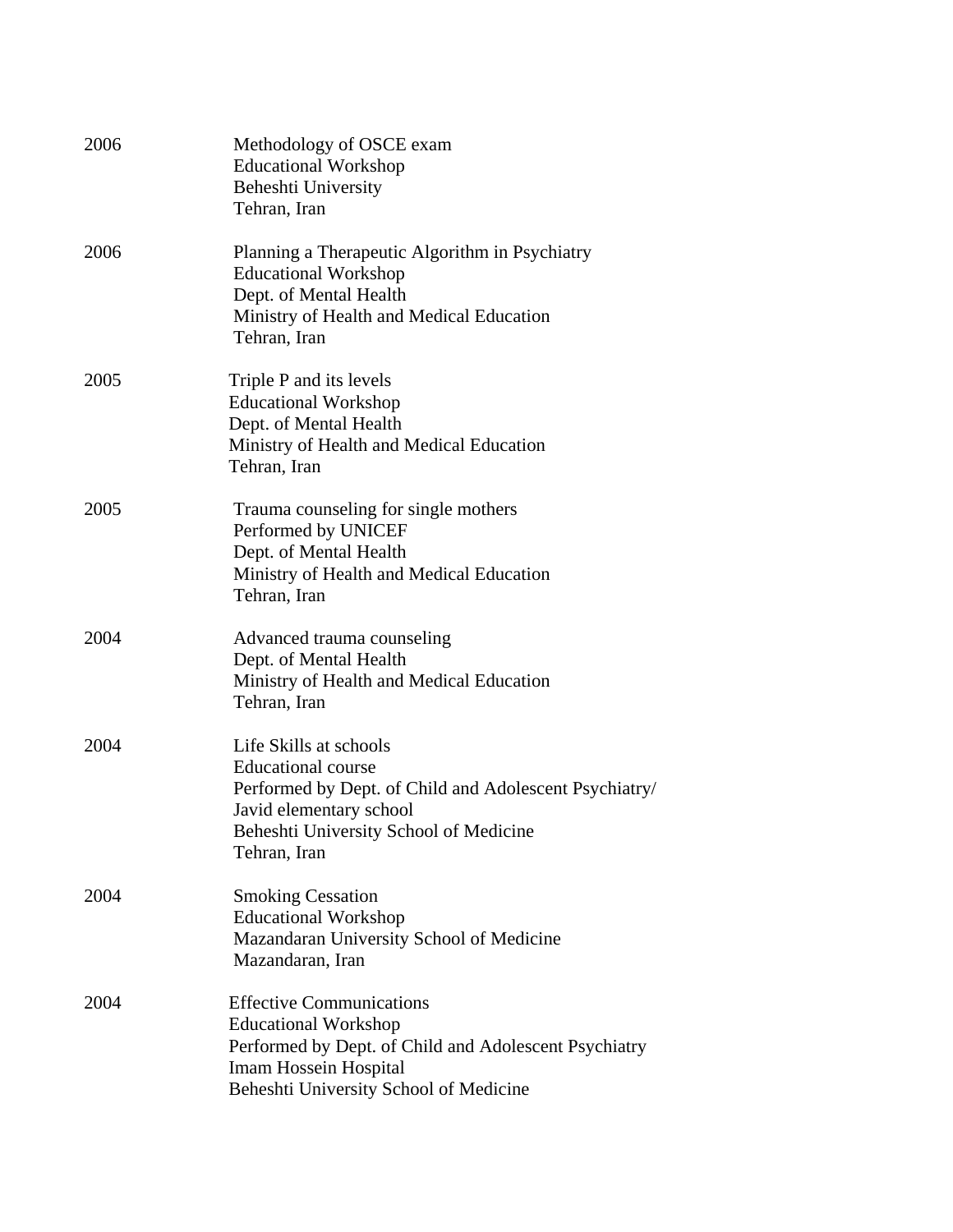|                   | Tehran, Iran                                                                                                                                                                                                         |
|-------------------|----------------------------------------------------------------------------------------------------------------------------------------------------------------------------------------------------------------------|
| 2004              | Puberty<br><b>Educational Workshop</b><br>Performed by Dept. of Child and Adolescent Psychiatry<br><b>Imam Hossein Hospital</b><br>Beheshti University School of Medicine<br>Tehran, Iran                            |
| 2004              | Performance in Extramarital relationships<br><b>Educational Workshop</b><br>Performed by Dept. of Child and Adolescent Psychiatry<br>Imam Hossein Hospital<br>Beheshti University School of Medicine<br>Tehran, Iran |
| 2003              | <b>Advanced Methodology and Statistics</b><br><b>Educational Workshop</b><br>Performed by Research Dept. of Endocrinology<br>Taleghani Hospital<br>Beheshti University School of Medicine<br>Tehran, Iran            |
| 2003              | Non- medical therapies in Child and Adolescent Psychiatry<br>Beheshti University School of Medicine<br>Tehran, Iran                                                                                                  |
| <b>Employment</b> |                                                                                                                                                                                                                      |
| 2015              | Executive Secretary of $7th$ international congress of child and adolescent Psychiatry<br>Tehran, Iran                                                                                                               |
|                   | 2014 to present Responsible for training MPH family medicine students<br><b>SBMU</b><br>Tehran, Iran                                                                                                                 |
| 2013 to present   | Mentorship of psychiatry medical students of SBMU<br>Tehran, Iran                                                                                                                                                    |
| 2013 to present   | Chief preceptor of psychiatry medical students of SBMU<br>Tehran, Iran                                                                                                                                               |
|                   | 2011 to present Alternate member of the Iranian Child and Adolescent Psychiatry Association<br>Tehran, Iran                                                                                                          |
| 2010              | Committee responsible for revising educational programs in medical school                                                                                                                                            |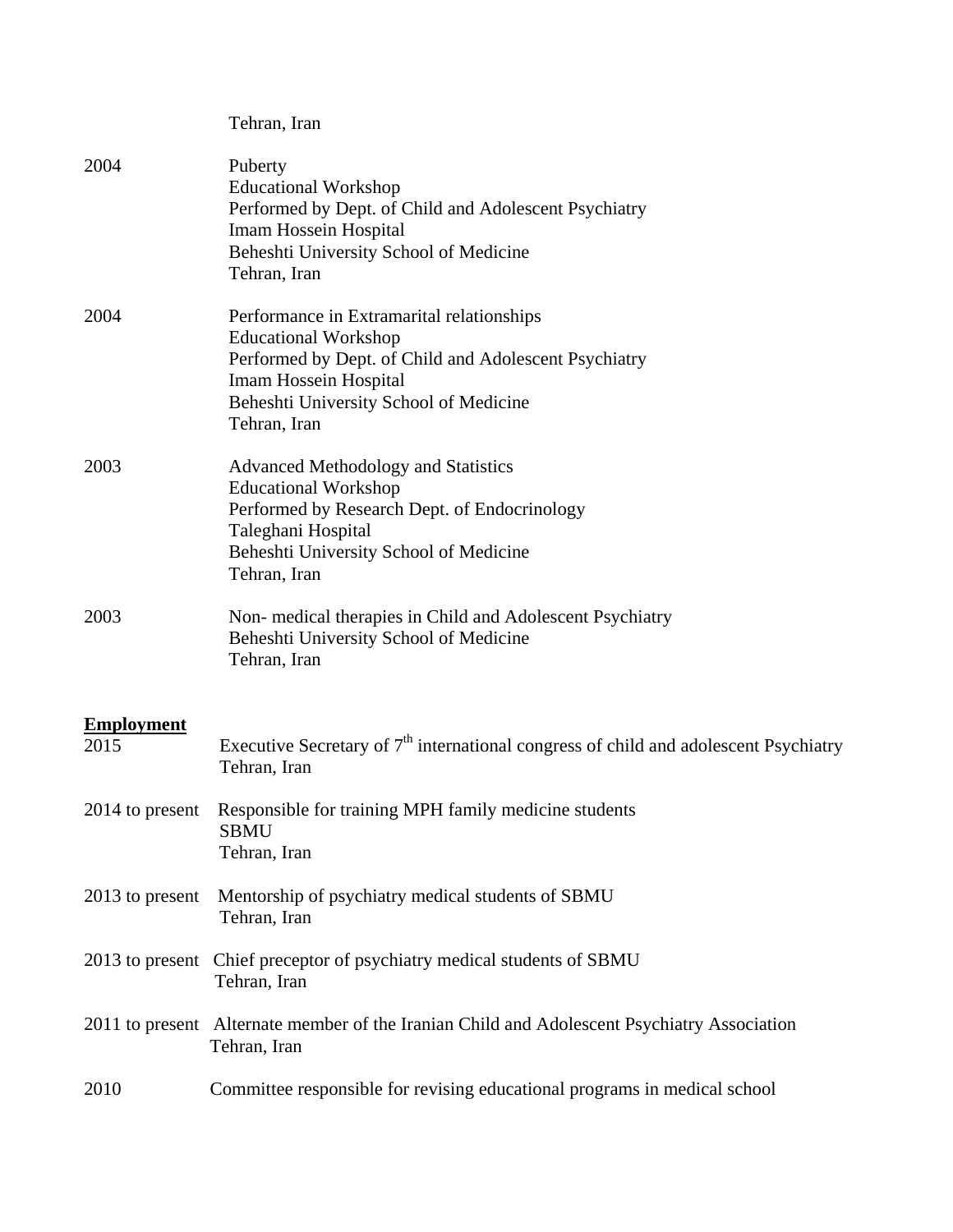|      | Basic science<br>Secretariat of General Medical Council Education<br>Ministry of Health<br>Tehran, Iran                                                                                     |
|------|---------------------------------------------------------------------------------------------------------------------------------------------------------------------------------------------|
| 2010 | Member of Faculty Committee for "Psychiatry core curriculum development for<br>Medical students"<br>Secretariat of General Medical Council Education<br>Ministry of Health<br>Tehran, Iran  |
| 2010 | Member of Faculty Committee for "Neurology core curriculum development for<br>Medical students"<br>Secretariat of General Medical Council Education<br>Ministry of Health<br>Tehran, Iran   |
| 2010 | Member of Faculty Committee for "Radiology core curriculum development for<br>Medical students"<br>Secretariat of General Medical Council Education<br>Ministry of Health<br>Tehran, Iran   |
| 2010 | Member of Faculty Committee for "Cardiology core curriculum development for<br>Medical students"<br>Secretariat of General Medical Council Education<br>Ministry of Health<br>Tehran, Iran  |
| 2010 | Member of Faculty Committee for "Dermatology core curriculum development for<br>Medical students"<br>Secretariat of General Medical Council Education<br>Ministry of Health<br>Tehran, Iran |
| 2010 | Member of Faculty Committee for "Orthopedic core curriculum development for<br>Medical students"<br>Secretariat of General Medical Council Education<br>Ministry of Health<br>Tehran, Iran  |
| 2010 | Board member of psychiatry internship exam<br>Secretariat of General Medical Council Education<br>Ministry of Health                                                                        |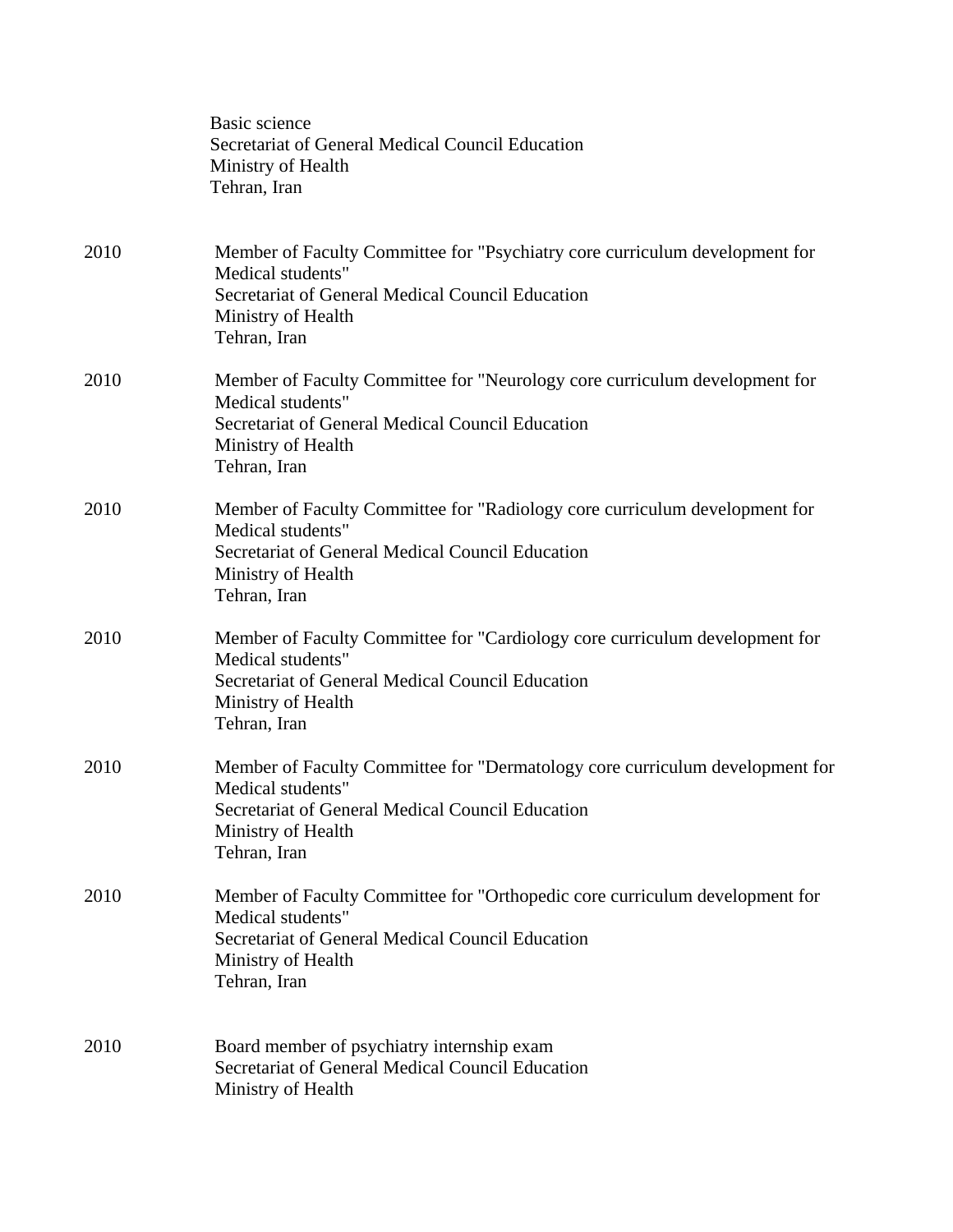|                 | Tehran, Iran                                                                                                                                                   |
|-----------------|----------------------------------------------------------------------------------------------------------------------------------------------------------------|
| 2008-2010       | Attend meetings of the Council of Medical Education<br>Secretariat of General Medical Council Education<br>Ministry of Health<br>Tehran, Iran                  |
| 2008-2010       | Attend meetings of the Commission on Medical Education Council Event<br>Secretariat of General Medical Council Education<br>Ministry of Health<br>Tehran, Iran |
| 2008-2010       | Member of the Evaluation Committee of Secretariat of General Medical Council<br>Education<br>Ministry of Health<br>Tehran, Iran                                |
| 2008-2010       | Member of the Assessment Committee of Secretariat of General Medical Council<br>Education<br>Ministry of Health<br>Tehran, Iran                                |
| 2007            | Design and Coordination of exam questions of psychiatry residents<br>Shahid Beheshti University<br>Tehran, Iran                                                |
| 2007            | Member of Faculty Committee for "Life Skills Educational Programs"<br>Ministry of Health<br>Tehran, Iran                                                       |
|                 | 2006 to present Assistant Professor of Child and Adolescent Psychiatry<br>Beheshti University<br>Tehran, Iran                                                  |
| 2006 to present | Child and Adolescent Psychiatrist<br>Dept. of Child Psychiatry<br>Roozbeh hospital<br>Tehran, Iran                                                             |
| 2006            | Instructor/Investigator for MPH course<br>Tehran School of Public Health<br>Tehran, Iran                                                                       |
| 2001-2002       | Physicians serving obligations Plan                                                                                                                            |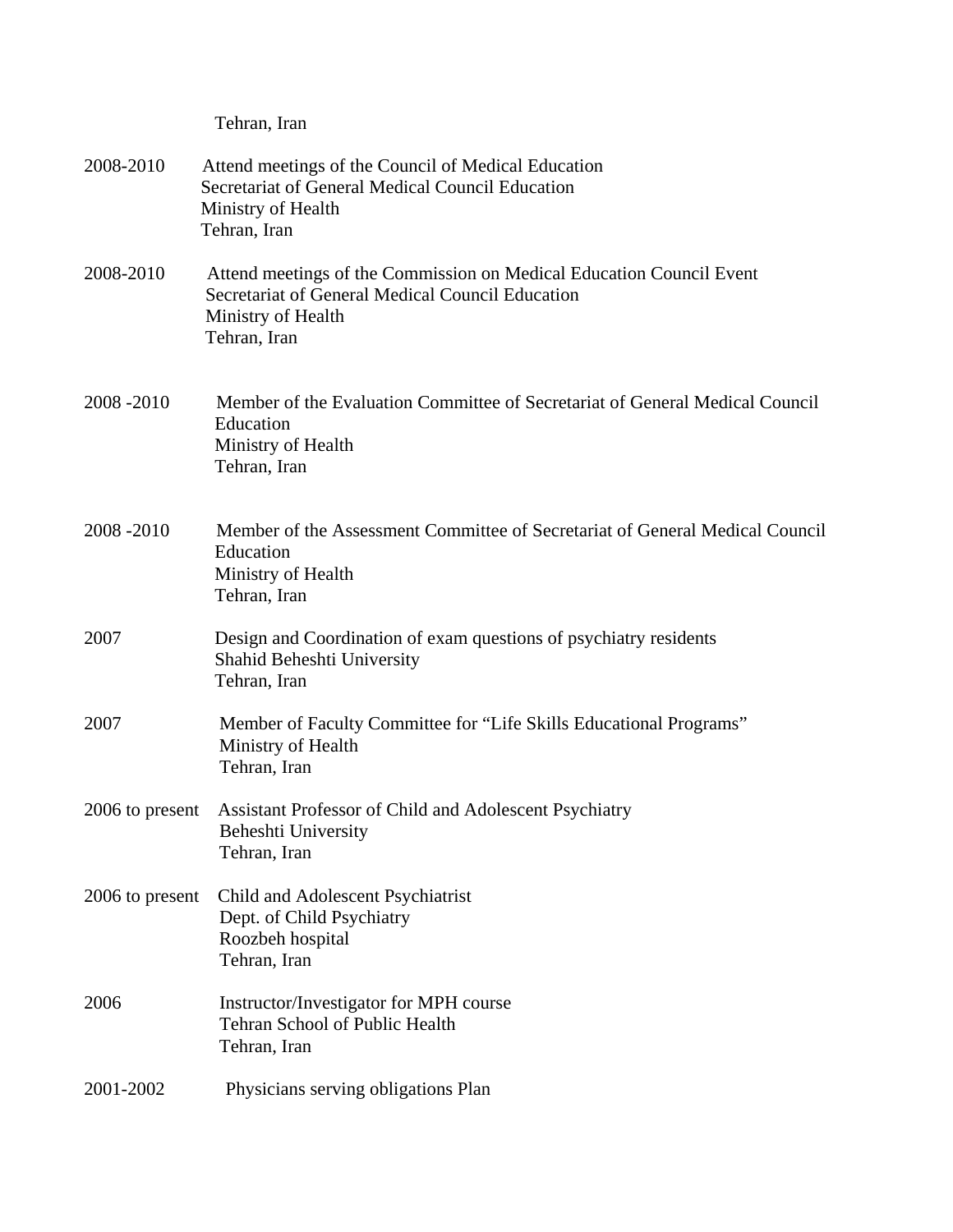|                 | Zare hospital,<br>Mazandaran University School of Medicine<br>Mazandaran, Iran.                                                  |
|-----------------|----------------------------------------------------------------------------------------------------------------------------------|
| 2000-2001       | Physicians serving obligations Plan<br>Imam hospital<br>Mazandaran University School of Medicine<br>Mazandaran, Iran.            |
| 2003 to present | Instructor/Investigator of Clinical Hypnosis<br>Clinical Hypnosis Organization of Iran<br>Tehran, Iran                           |
| 2004-2005       | <b>Editorial Board</b><br>Research and Scientific Journal of Soffe<br>Beheshti University School of Architecture<br>Tehran, Iran |
| 2001-2002       | Psychiatrist in-chief<br><b>Crisis Intervention Center</b><br>Mazandaran, Iran                                                   |

#### **Honors and Awards**

| 2005 | Awarded the Scholarship from Ministry of Health and Medical<br>Education           |
|------|------------------------------------------------------------------------------------|
| 2005 | Ranked 1 <sup>st</sup> in written Board Exam of Child and Adolescent<br>Psychiatry |
| 2005 | Ranked 2 <sup>nd</sup> in final Board Exam of Child and Adolescent Psychiatry      |
| 1998 | Ranked 1 <sup>st</sup> in Board Exam of General Psychiatry                         |

### **Organizations and Societies**

| 2005 | Beheshti University School of Medicine<br>Tehran, Iran               |
|------|----------------------------------------------------------------------|
| 2003 | Child and Adolescent Psychiatry Organization of Iran<br>Tehran, Iran |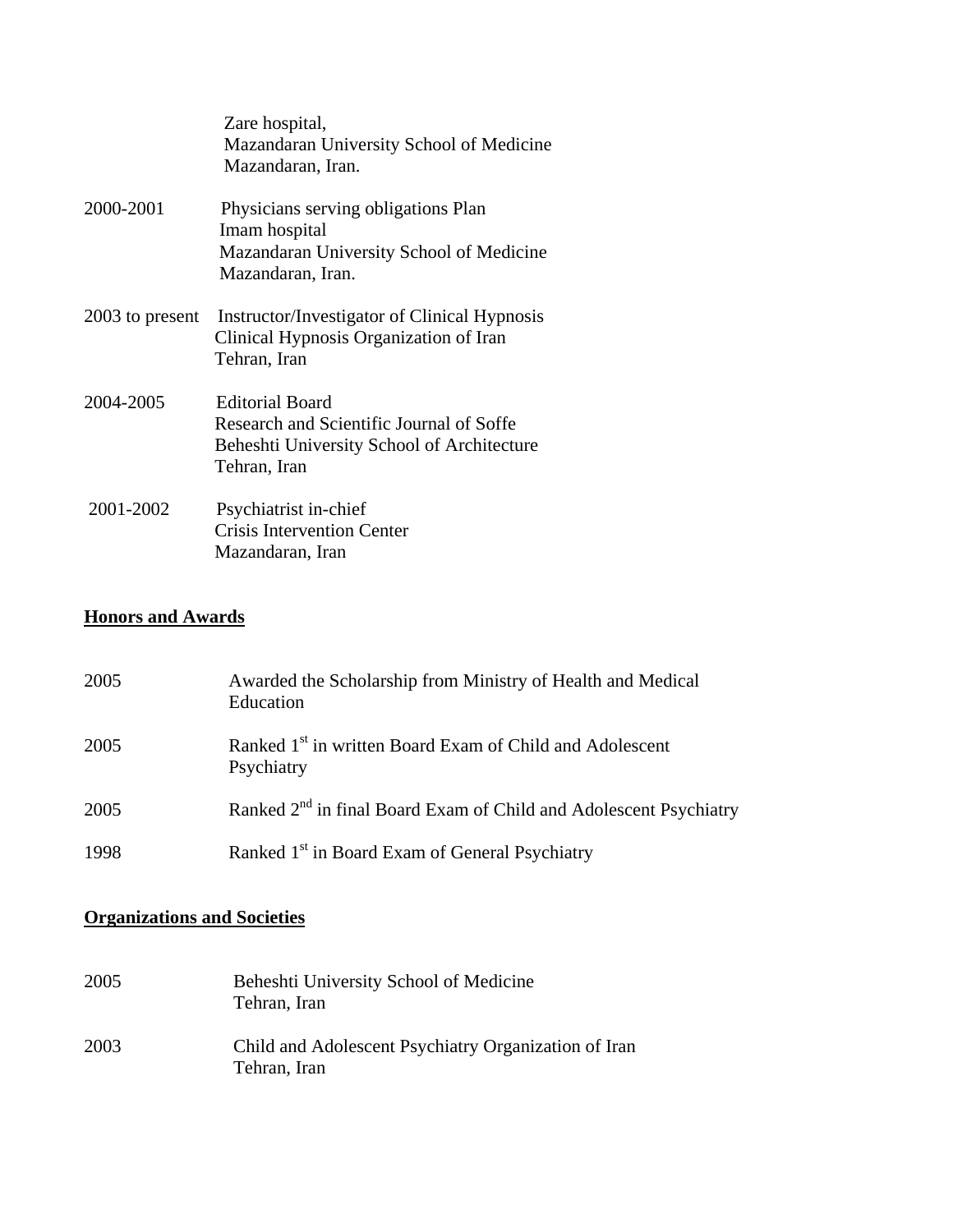| 2001 | Mazandaran University School of Medicine<br>Mazandaran, Iran. |
|------|---------------------------------------------------------------|
| 2001 | <b>General Psychiatry Organization</b><br>Tehran, Iran        |
| 2001 | Clinical Hypnosis Organization of Iran<br>Tehran, Iran        |
| 1994 | Medical Organization of Iran<br>Tehran, Iran                  |

#### **Presentations/Lectures**

| 2013 | <b>Communication skills</b><br>Parenting in adolescent<br><b>NYODC</b><br>Tehran, Iran                                                                                                                                       |
|------|------------------------------------------------------------------------------------------------------------------------------------------------------------------------------------------------------------------------------|
| 2013 | <b>Bully</b> prevention<br>Parenting in adolescent<br><b>NYODC</b><br>Tehran, Iran                                                                                                                                           |
| 2013 | cyberbully<br>5th Annual Meeting of the Child and Adolescent Psychiatry Association<br>Child and Adolescent Psychiatry Association<br>Tabriz, West Azarbayejan                                                               |
| 2013 | comparing Risperidone to Aripiprazole in ADHD children under 6 years old<br>5th Annual Meeting of the Child and Adolescent Psychiatry Association<br>Child and Adolescent Psychiatry Association<br>Tabriz, West Azarbayejan |
| 2012 | social skill training in children (workshop)<br>4th Annual Meeting of the Child and Adolescent Psychiatry Association<br>Child and Adolescent Psychiatry Association<br>Tehran, Iran                                         |
| 2012 | sleep disorders in children (workshop)<br>4th Annual Meeting of the Child and Adolescent Psychiatry Association<br>Child and Adolescent Psychiatry Association<br>Tehran, Iran                                               |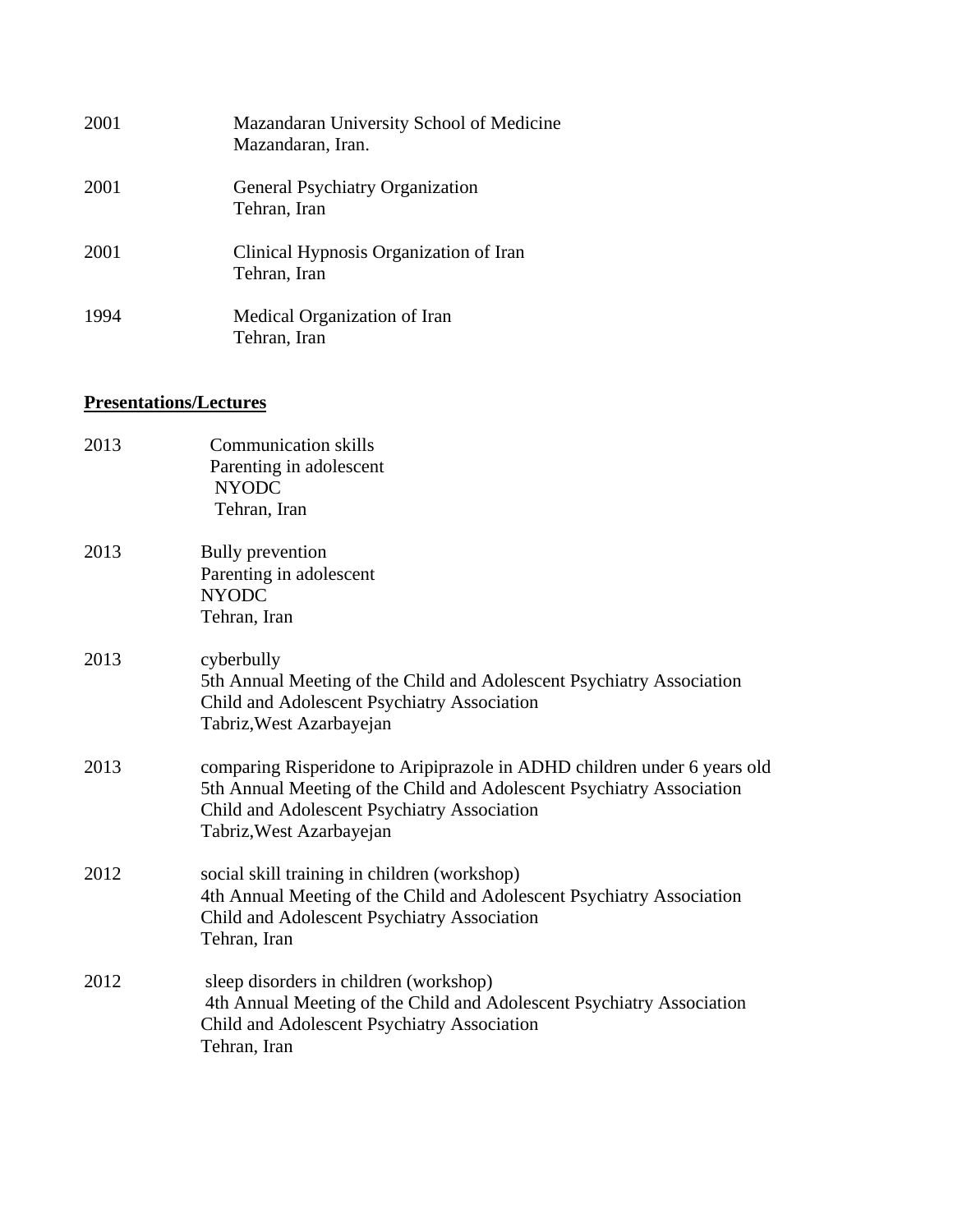| 2010 | Parenting challenges in Autistics<br>3th Annual Meeting of the Child and Adolescent Psychiatry Association<br>Child and Adolescent Psychiatry Association<br>Tehran, Iran |
|------|---------------------------------------------------------------------------------------------------------------------------------------------------------------------------|
| 2010 | <b>Common Problems in Adolescents</b><br><b>CME</b> for General practitioners<br><b>Shahid Beheshty University</b><br>Tehran, Iran                                        |
| 2010 | <b>Oppositional Defiant disorder</b><br><b>CME</b> for General practitioners<br><b>Shahid Beheshty University</b><br>Tehran, Iran                                         |
| 2010 | <b>ADHD</b> in Adults<br>CME of Child and Adolescent Psychiatry<br>Child and Adolescent Psychiatry Organization of Iran<br>Tehran, Iran                                   |
| 2010 | Infant, Child and Adolescent disorders<br><b>CME</b> for General Psychiatrist<br>General Psychiatry Organization of Iran<br>Tehran, Iran                                  |
| 2010 | <b>Factitious and Dissociative Disorders</b><br><b>CME</b> for General Psychiatrist<br>General Psychiatry Organization of Iran<br>Tehran, Iran                            |
| 2009 | Sleep and Sexual Disorders<br><b>CME</b> for General Psychiatrist<br>General Psychiatry Organization of Iran<br>Tehran, Iran                                              |
| 2009 | Introducing to Reform Educational Planning in Medical Students<br><b>Educational Workshop</b>                                                                             |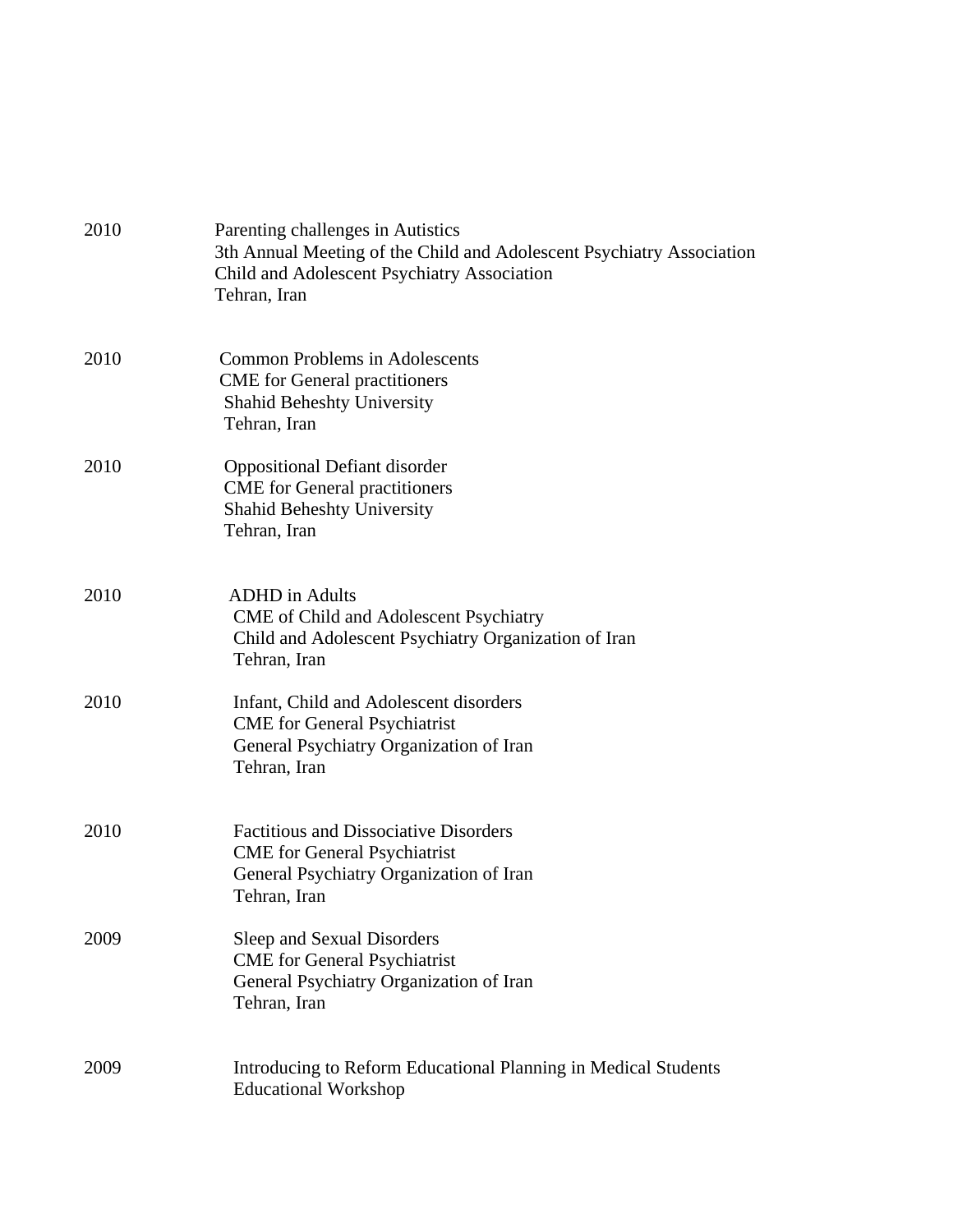|      | Medical University of Sabzevar<br>Sabzevar, Khorasan<br>Iran                                                                                                           |
|------|------------------------------------------------------------------------------------------------------------------------------------------------------------------------|
| 2007 | Mental Health Educational Course for Family Physicians<br><b>Educational Workshop</b><br>Beheshti University School of Medicine<br>Tehran, Iran                        |
| 2006 | Review of General Psychiatry for medical students<br>Beheshti University School of Medicine<br>Tehran, Iran                                                            |
| 2006 | Feeding and Elimination disorders in children<br>CME of Child and Adolescent Psychiatry<br>Child and Adolescent Psychiatry Organization of Iran<br>Tehran, Iran        |
| 2006 | Elimination disorders in Children: Therapeutic Updates<br><b>CME</b> for General Psychiatrist<br>General Psychiatry Organization of Iran<br>Tehran, Iran               |
| 2005 | Diagnosis and treatment of urinary incontinence<br><b>CME</b> for General Psychiatrist<br>Taleghani Hospital<br>Beheshti University School of Medicine<br>Tehran, Iran |
| 2004 | Family assessment and principles of family therapy<br><b>Educational Workshop</b><br>Noshahr School of Teachers Education<br>Mazandaran, Iran                          |
| 2004 | <b>Effective Communications</b><br><b>Educational Workshop</b><br>Noshahr School of Teachers Education<br>Mazandaran, Iran                                             |
| 2004 | Non-medical therapies in Child and Adolescent Psychiatry<br>Child and Adolescent Psychiatry Organization of Iran<br>Tehran, Iran.                                      |
| 2001 | <b>Smoking Cessation</b><br><b>Educational Workshop</b>                                                                                                                |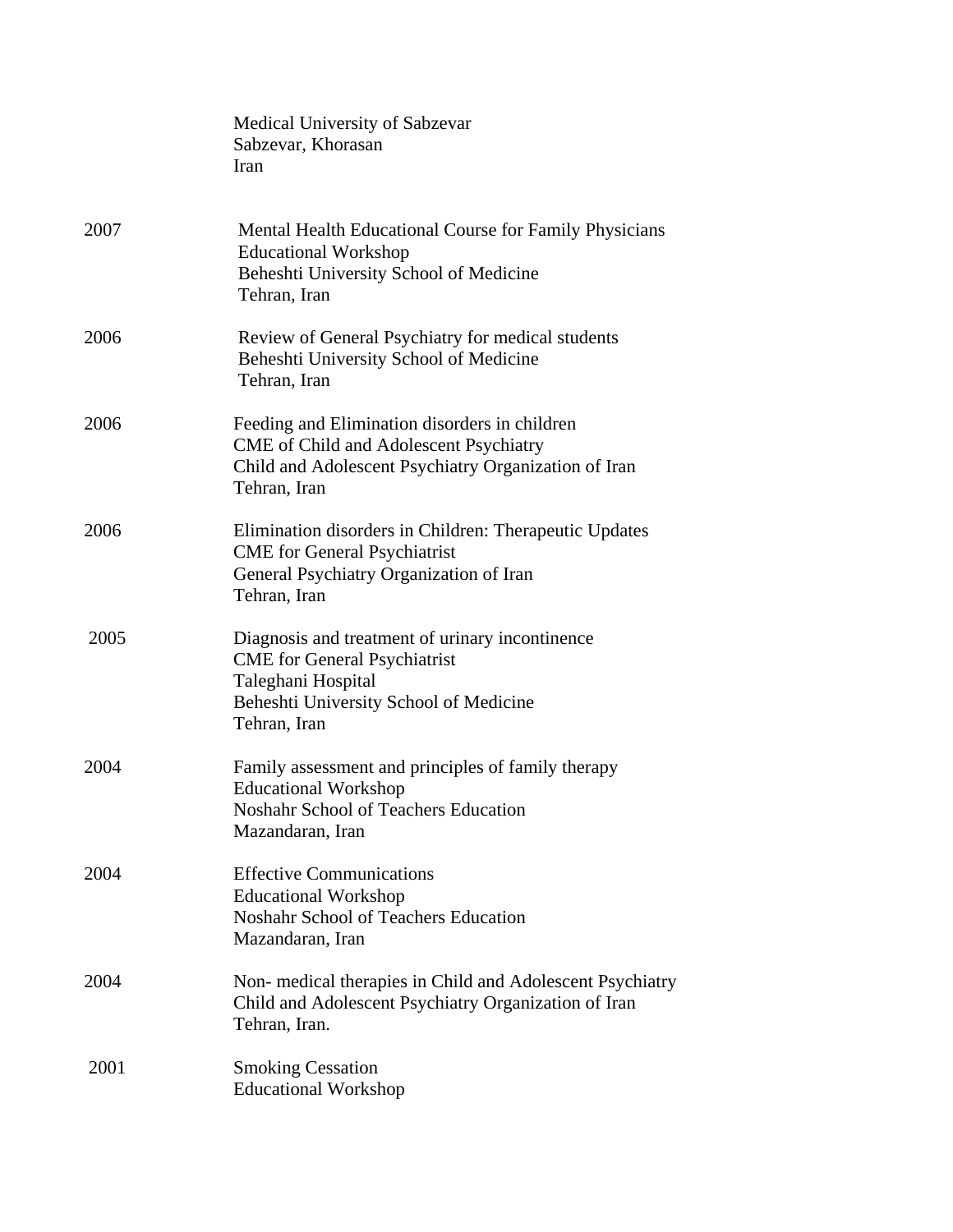|      | Dept. of Public Health, Sari<br>Mazandaran, Iran.                                                                                          |
|------|--------------------------------------------------------------------------------------------------------------------------------------------|
| 2002 | <b>Liaison Consultation</b><br>Conference Manager<br>Research Dept.<br>Mazandaran University School of Medicine<br>Mazandaran, Iran.       |
| 2001 | <b>Assertion Training</b><br><b>Educational Workshop</b><br>Zare Hospital<br>Mazandaran University School of Medicine<br>Mazandaran, Iran. |
| 2001 | <b>Assertion Training</b><br>Babol University School of Medicine<br>Mazandaran, Iran.                                                      |
| 1996 | <b>Breast Feeding</b><br><b>Educational Workshop</b><br>Mazandaran University School of Medicine<br>Mazandaran, Iran.                      |

## **Research and teaching scholarship**

| 2013 | The relationship between emotional intelligence and different kind of parenting<br>Behavioral Sciences Research Center of Shahid Beheshty University of Medical<br>Sciences<br>Waiting for acceptance reply          |
|------|----------------------------------------------------------------------------------------------------------------------------------------------------------------------------------------------------------------------|
| 2012 | Comarpison or Aripiprazole to Risperidone in ADHD children under 6 years old<br>Behavioral Sciences Research Center of Shahid Beheshty University of Medical<br><b>Sciences</b><br>Waiting for acceptance reply      |
| 2012 | The relationship between Cyberbully and emotional intelligence in Tehran high<br>Schools<br>Behavioral Sciences Research Center of Shahid Beheshty University of Medical<br>Sciences<br>Waiting for acceptance reply |
| 2012 | The relationship between ADHD and Norepinephrine transporter<br>Behavioral Sciences Research Center of Shahid Beheshty University of Medical<br>Sciences                                                             |
| 2011 | Prevalence of neurological soft signs in siblings of ADHD children<br>Behavioral Sciences Research Center of Shahid Beheshty University of Medical                                                                   |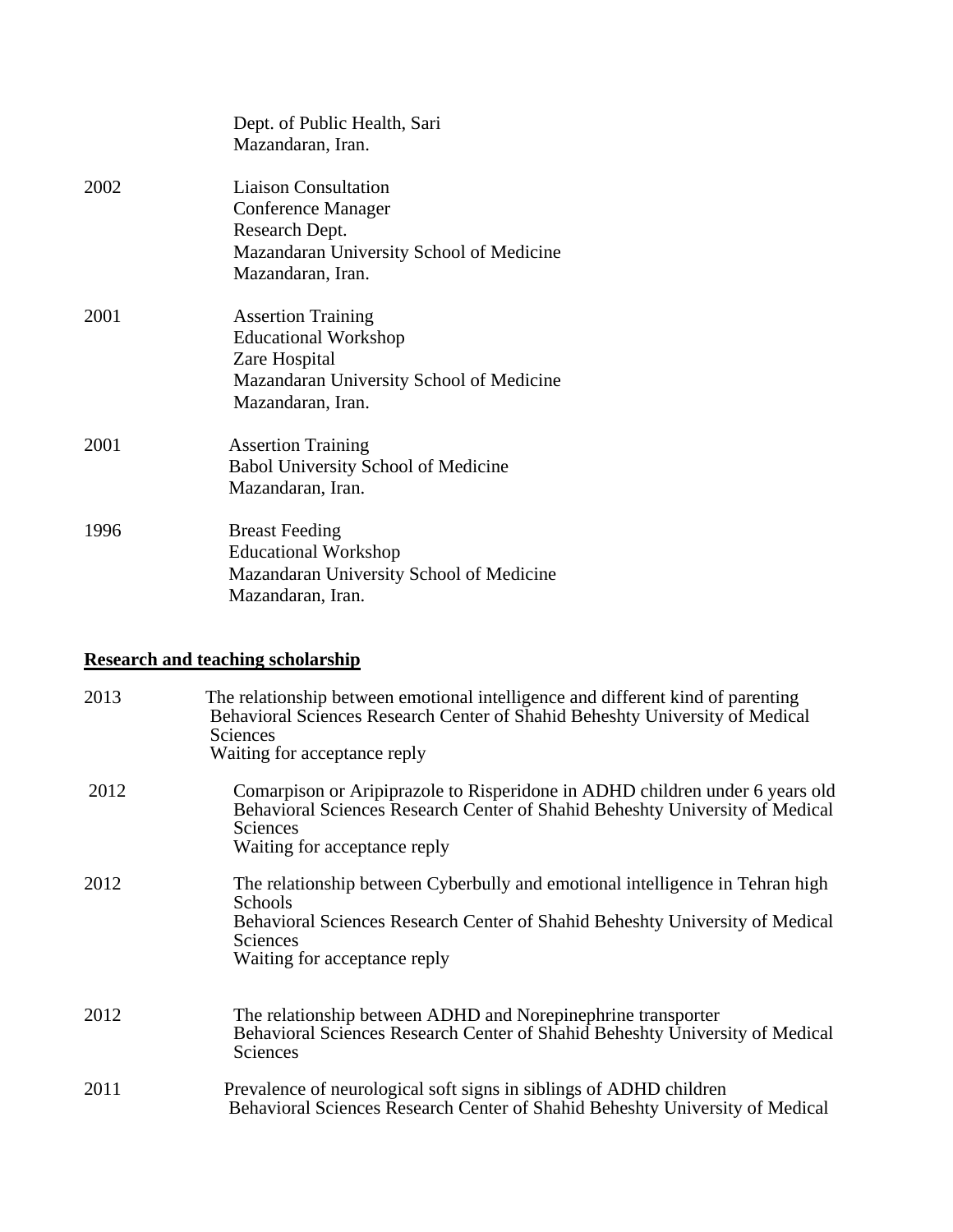|             | <b>Sciences</b>                                                                                                                                          |
|-------------|----------------------------------------------------------------------------------------------------------------------------------------------------------|
| 2014        | Psychometric evaluation of Farsi version of Adult ADHD Conners<br>Behavior and Science journal of psychiatry and psychology                              |
| 2005-2011   | Prevention and treatment of Child Abuse<br>Supervised by UNICEF/ Ministry of Health and Medical Education.                                               |
| 2004 - 2007 | Daily life skills in employees of Medical Insurance Organization.<br>Co-operated with the Research Dept. at University of Welfare and<br>Rehabilitation. |
| 1997        | Investigating the Growth Curve of children under 6 years old in the<br>City of Babolsar<br>Supervised by Ministry of Health and Medical Education        |

# **Teaching**

| 2006 to present     | Child and Adolescent Psychiatry for Child Psychiatry Fellowships<br>Shahid Beheshti University<br>Tehran, Iran                                                                                       |
|---------------------|------------------------------------------------------------------------------------------------------------------------------------------------------------------------------------------------------|
| 2006 to present     | Child and Adolescent Psychiatry for Psychiatry Residents<br>Shahid Beheshti University<br>Tehran, Iran                                                                                               |
| 2006                | Child and Adolescent Psychiatry for MPH students<br>Tehran School of Public Health<br>Tehran, Iran.                                                                                                  |
| 2003 to present     | Clinical Hypnosis<br>Organization of Clinical Hypnosis<br>Tehran, Iran.                                                                                                                              |
| <b>Publications</b> |                                                                                                                                                                                                      |
| 2015                | No Evidence for Association Between Norepinephrine Transporter-3081 (A/T)<br>Polymorphism and Attention Deficit Hyperactivity Disorder in Iranian Population<br>Iranian Red Crescent Medical Journal |

2015, Volume 17, Issue 2, Feb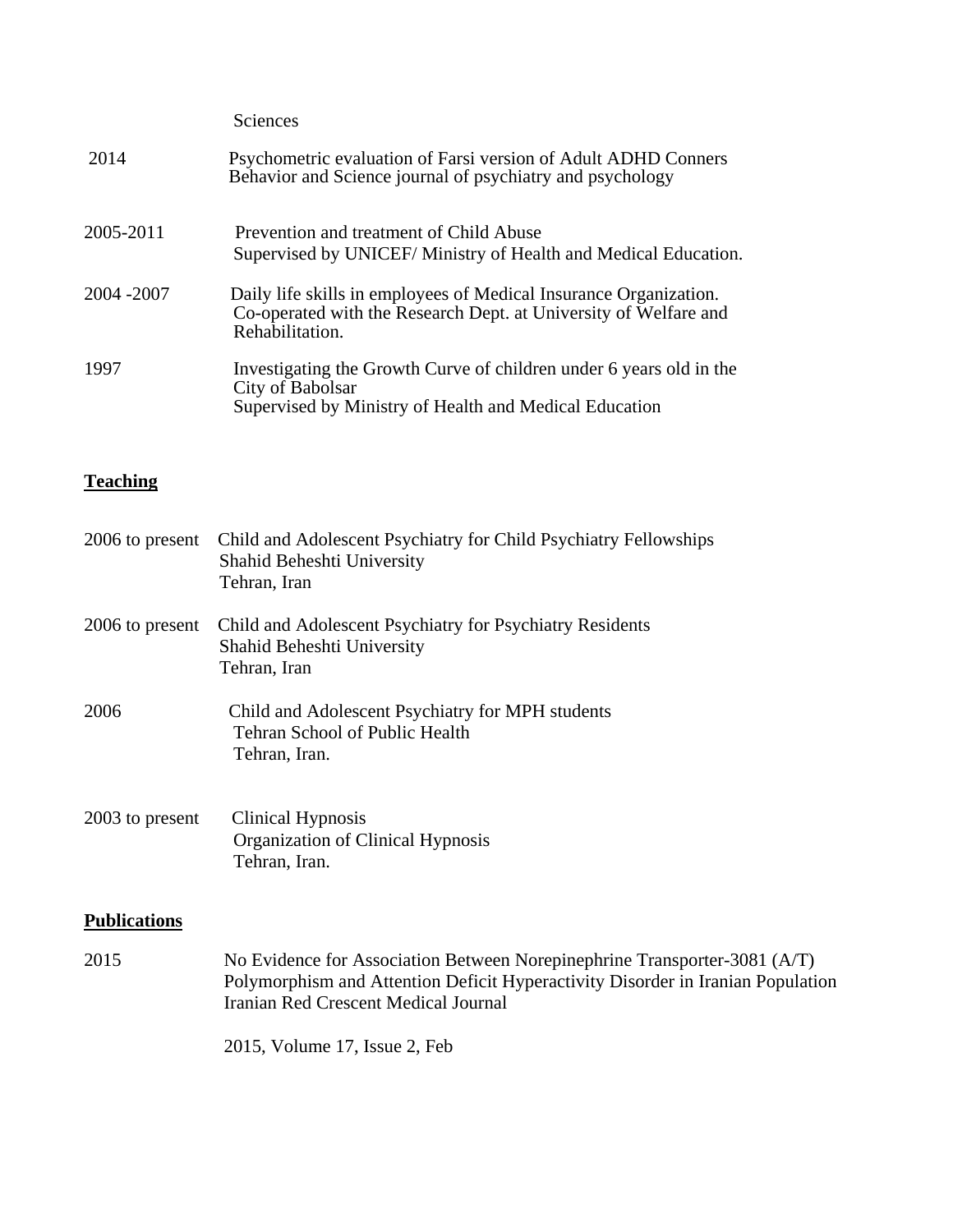| 2015 | Monoamine oxidase a gene polymorphisms and bipolar disorder in Iranian<br>population<br>Iran Red Crescent Med J. 2015 Feb; 17(2): e23095.                                                                                               |
|------|-----------------------------------------------------------------------------------------------------------------------------------------------------------------------------------------------------------------------------------------|
| 2015 | The relationship between sensory processing and behavior in children with attention<br>deficit disorder and hyperactivity 7 to 10 years old<br>mrj, Volume 9, Number 3 (7-2015)                                                         |
| 2015 | Relationship And The Predictive Value Between The Two Variables Of Job<br><b>Involvement And Child Rearing Styles</b><br>Indian Journal of Fundamental and Applied Life Sciences<br>2015 Vol.5 (S1), pp. 3177-3182                      |
| 2015 | Determine the Prevalence Rate of Personality Disorders in Drug Dependent<br><b>Individuals and Their Children</b><br>Advances in Environmental Biology, 9(3) February 2015, Pages: 1031-1037                                            |
| 2014 | Premenstrual Syndrome and Comorbid Depression Among Medical Students in the<br>Internship Stage: A Descriptive Study<br>Iranian journal of psychiatry and behavioral sciences<br>Iran J Psychiatry Behav Sci. 2014 Winter; 8(4): 74–79. |
| 2012 | Substance use disorders among Iranian bipolar inpatients<br>Bipolar Disorders 14, 120-120                                                                                                                                               |
| 2011 | P01-245-Substance related disorder among bipolar patients<br><b>European Psychiatry</b><br>Volume 26, Supplement 1, 2011, Pages 246                                                                                                     |
| 2010 | Buspirone versus methylphenidate in the treatment of Attention Deficit Hyperactivity<br>Disorder: A double blind and randomized trial<br>Journal of Child Pschiatry and Human Development<br>Vol 41, Num 6, June 2010                   |
| 2007 | Investigating the neurologic soft signs in children with ADHD,<br>Journal of mind and behavior<br>Shahid Beheshti University School of Medicine,<br>2007                                                                                |
| 2001 | Relationship between general mental disorders, anxiety and depression with cessation<br>of lactation<br>Journal of Gilan University School of Medicine,                                                                                 |